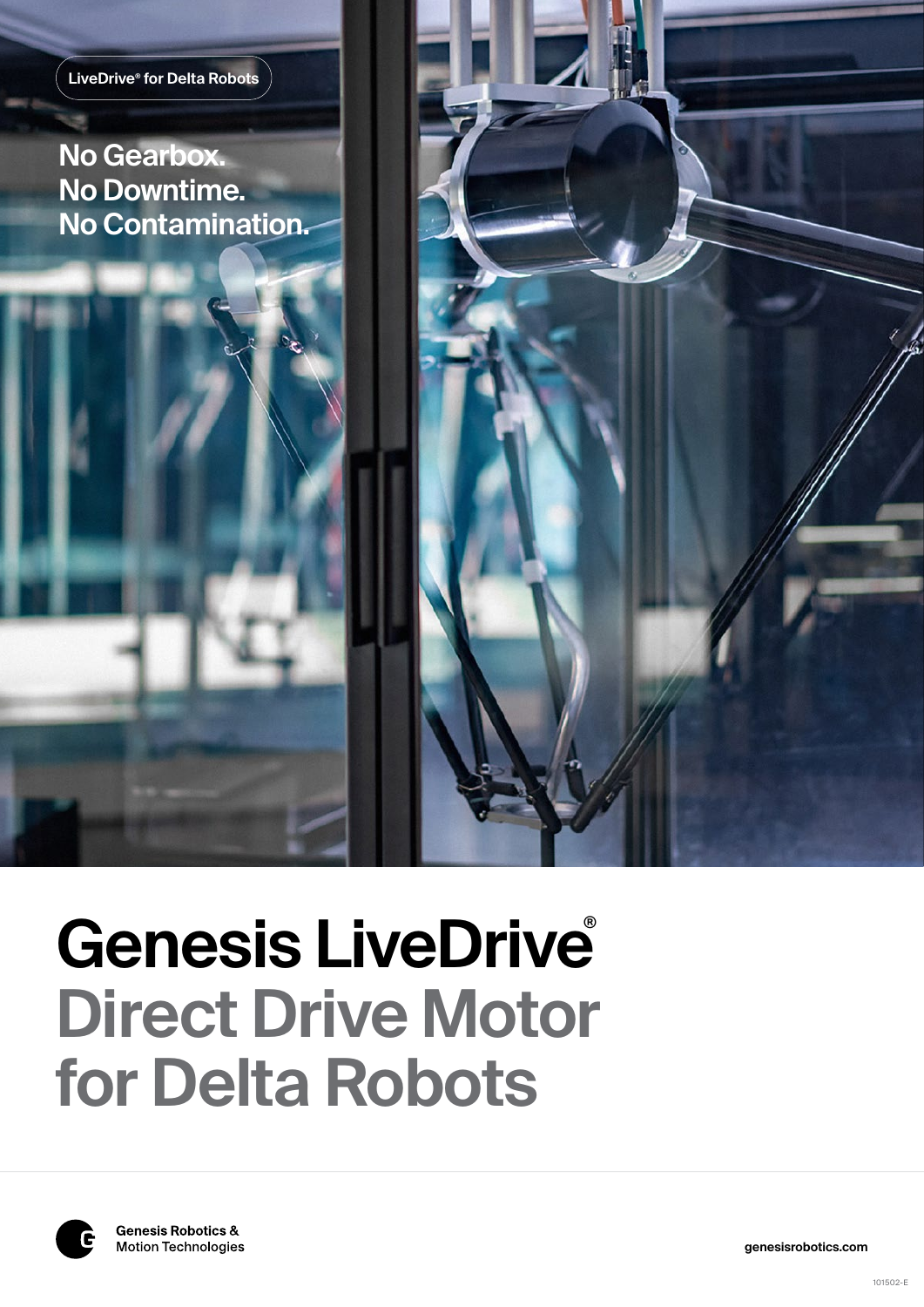# **LiveDrive® Redefining Delta.**



**Welcome to the next generation of delta robots. LiveDrive LDD is the world's only direct drive motor that overcomes the limitations of existing servo gearheads for delta robots.** 

Companies such as ABI use LiveDrive® to bring maximum productivity to their delta robots, while reducing the total cost of ownership and eliminating the risk of contamination due to leakage - making it ideal for working above food, pharmaceuticals, electronics and packaging lines.



## **"This is the missing link in our project, this is a game changer."**

**Compact Footprint**

**Frank Souyris, General Manager, Demaurex SA**



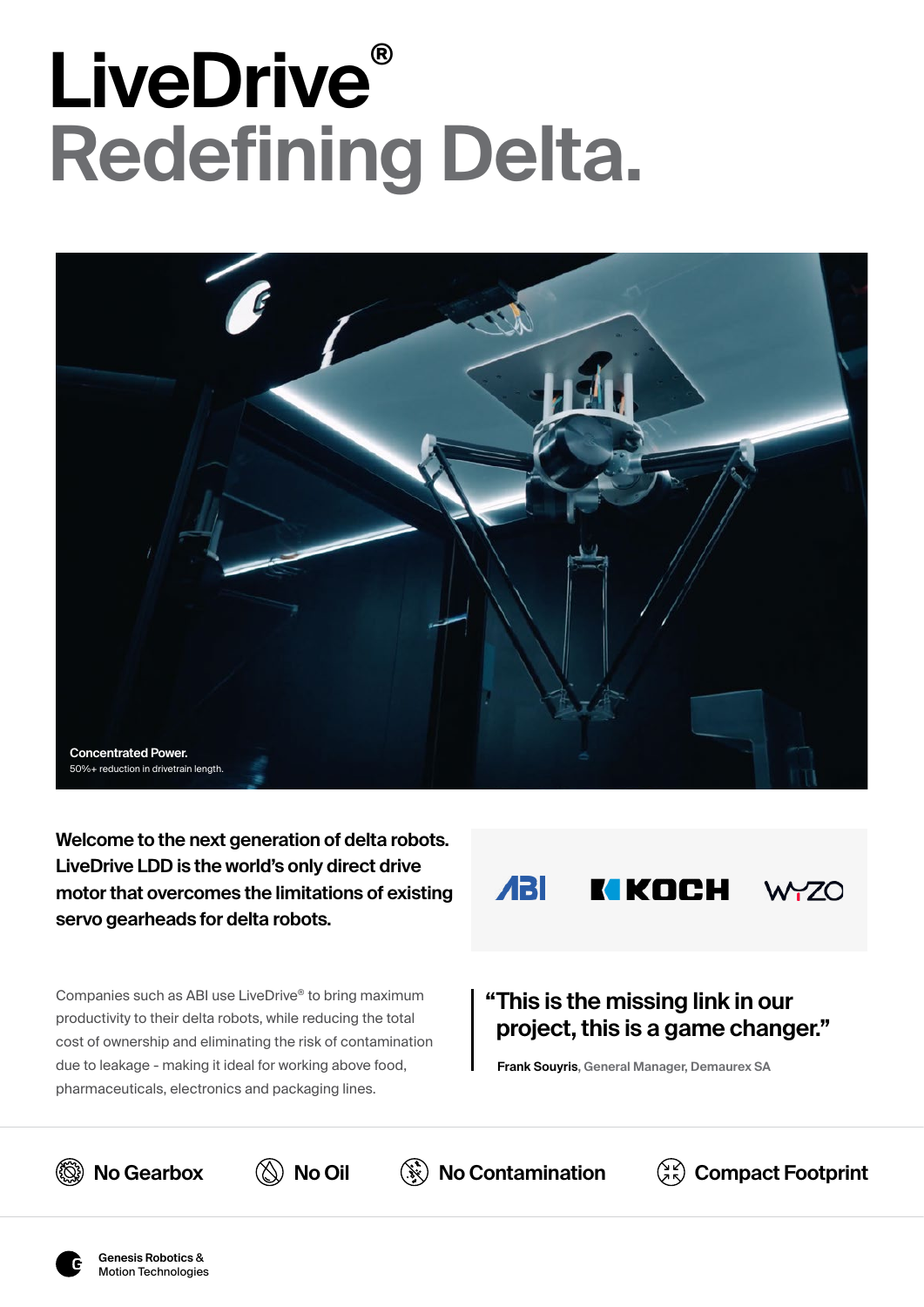**With no need for gears, belts, or lubrication, LiveDrive direct drive motors dramatically simplify your robot architecture, reducing the need for scheduled or unscheduled maintenance and improving overall MTBF.**

### **Zero Contamination Risk. Full compliance.**

Protect hygiene-first products from the risk of oil leaks and contamination without the need for additional sealing or casing. Follow EHEDG, USDA/FDA, and CFIA guidelines more easily.

### **IP67 Ingress Protection**

LiveDrive is 100% protected from ingress of moisture, and dust, enabling fast and easy light washdown cleaning of your delta robots.

#### **Unmatched Precision & Speed**

Improve accuracy, rigidity, repeatability, acceleration and stopping time by fully eliminating backlash and lowering the inertia inherent in any geared drivetrain.

### **Improve Robot Density**

With a compact footprint, LiveDrive<sup>®</sup> allows you to implement more flexible systems with less floor space to drive more value from your machinery.

#### **Faster Delta Assembly**

Commission your deltas more quickly by managing fewer components in the supply chain, and reduced tuning efforts to resolve backlash compensation.

## **Reduce Build Costs**

With fewer components needed to build or to store as spares, LiveDrive® requires less paid labor for assembly while also eliminating the need for leak-proof enclosures.

## **Open New Markets**

Use delta robots empowered by LiveDrive® as a feasible replacement to other more expensive, less flexible robotic solutions, such as SCARA.

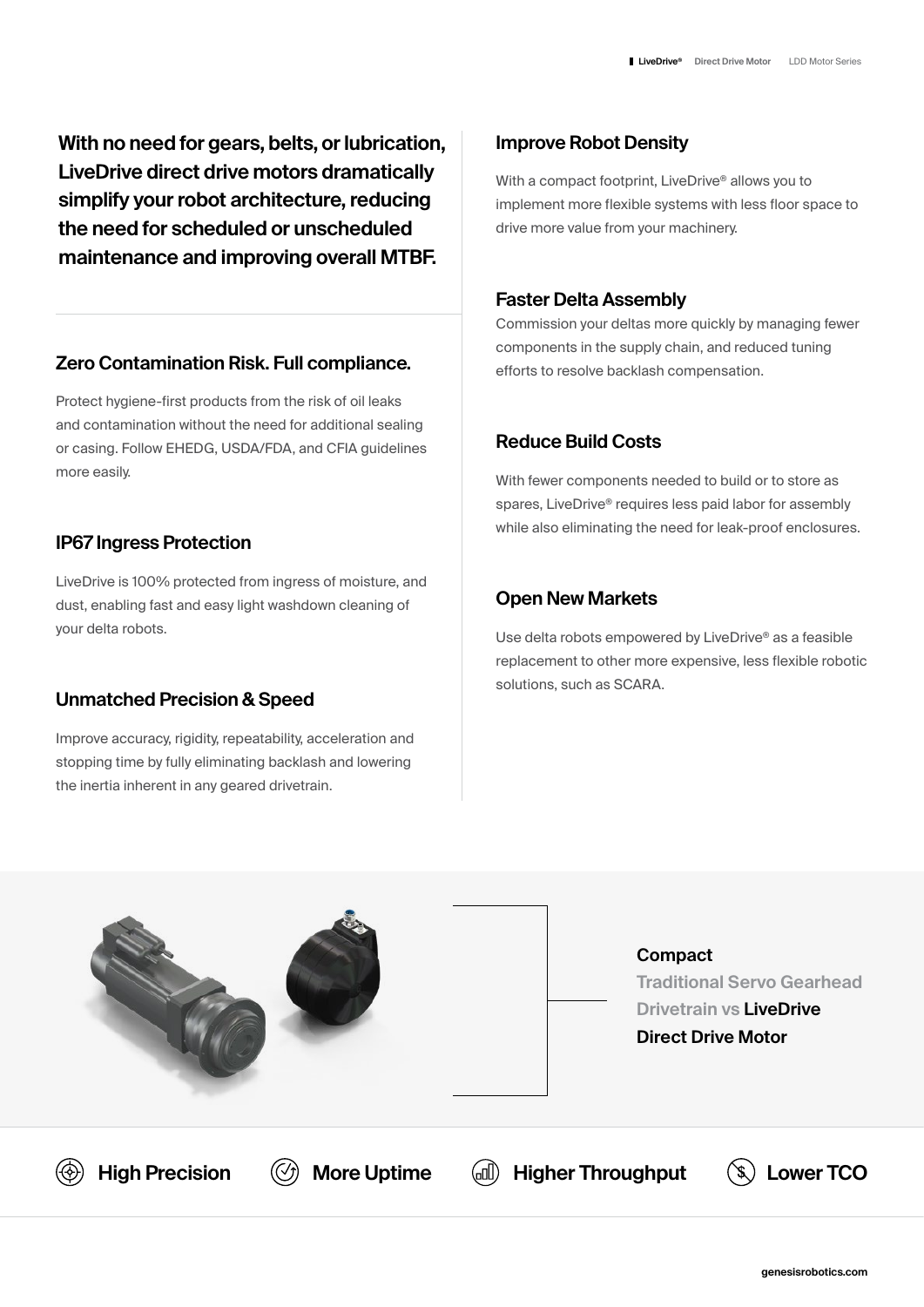# **Behind the LiveDrive® LDD 1800 Series**



## **Product Features**

- 210 Nm peak torque capability
- IP67 ingress protection for washdown environments
- Integrated holding brake
- 230 and 480 VAC compatibility
- BiSS-C®, EnDat 2.2, HIPERFACE® and HIPERFACE DSL® feedback options
- One cable technology (with HIPERFACE DSL®)
- 90 deg and in-line field cables provided
- UL Registered
- Verified compatibility with standard industrial servo drives
- Custom windings & features available

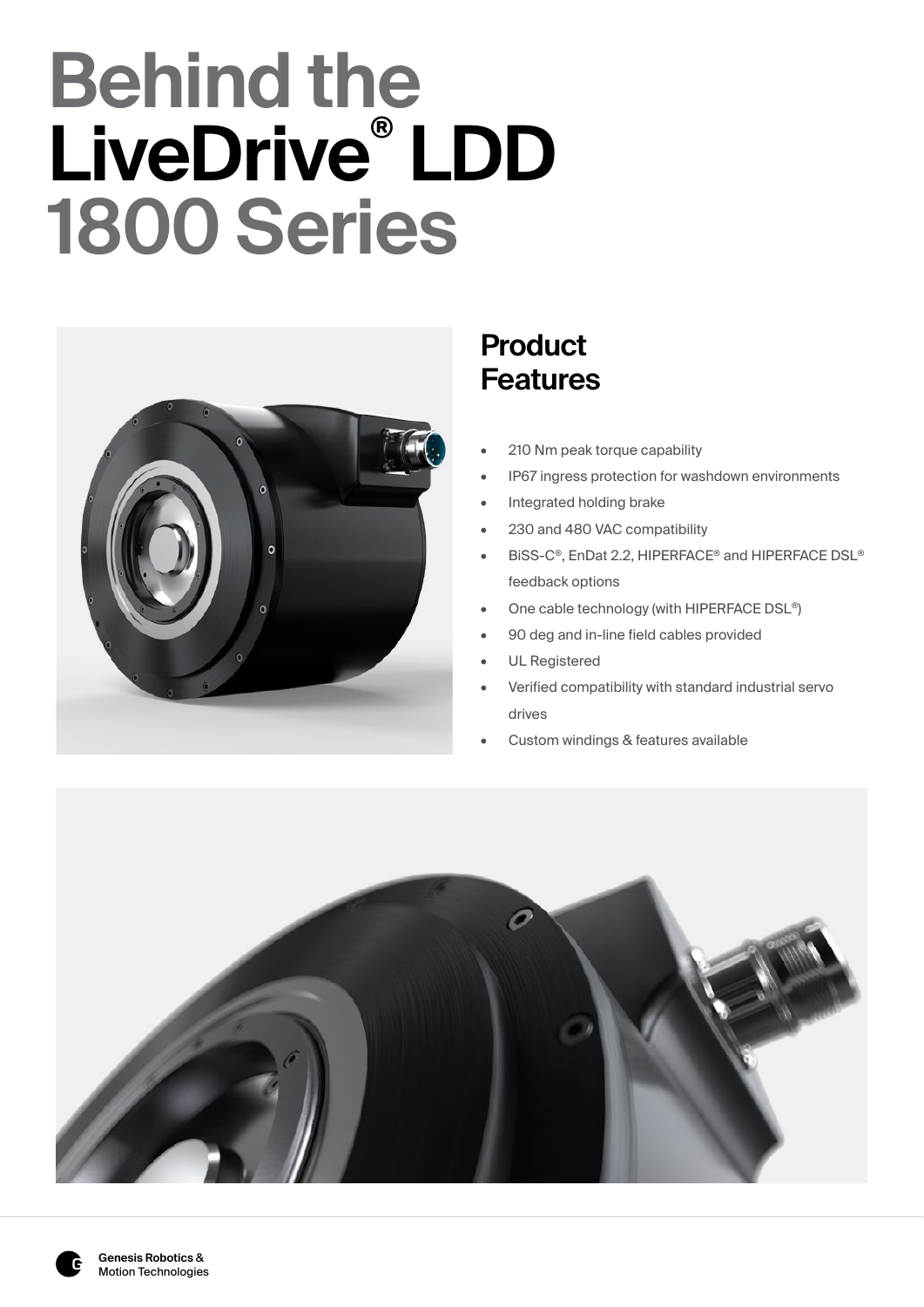## **Behind the LiveDrive LDD 1800 Series**



**LiveDrive® is the world's first direct drive motor designed for delta robots.** 

By removing the gearbox, LiveDrive direct drive motors unlock capabilities beyond the reach of conventional motors. With a simplified drivetrain, the robot itself becomes simpler, faster to assemble, and easier to maintain. This results in fewer service intervals and delivers more uptime and lower costs.

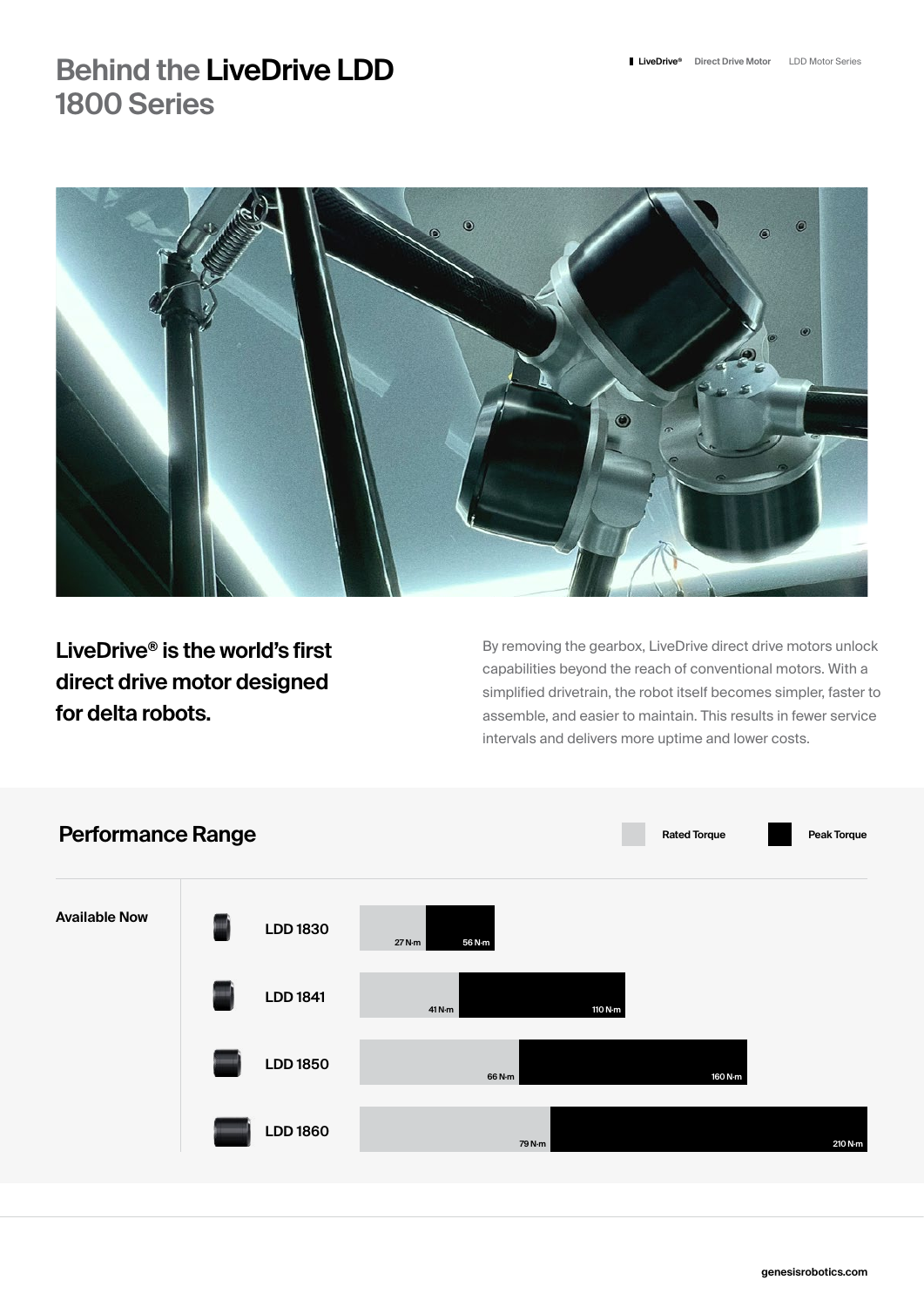## **Behind the LiveDrive LDD LiveDrive LiveDrive Direct Drive Motor** LDD Motor Series **1800 Series**



**Build delta robots with the new standard of simplicity, cleanliness and higher throughput.** 

Traditional drivetrains can only take you so far. LiveDrive® removes conventional constraints and enables you to push your delta robot innovation ahead of the curve.

|                                                           |                                     | $\circ$        | 1000                            | 2000 | 3000 | 4000 | 5000 | 6000 |
|-----------------------------------------------------------|-------------------------------------|----------------|---------------------------------|------|------|------|------|------|
| <b>Rated Torque</b><br>to Inertia (N·m/kgm <sup>2</sup> ) |                                     | Torque: 37 N·m | Inertia: 0.176 kgm <sup>2</sup> |      |      |      |      |      |
|                                                           |                                     | Torque: 65 N-m | Inertia: 0.141 kgm2             |      |      |      |      |      |
|                                                           | Servo Motor<br>+ Industry Gearboxes | Torque: 28 N·m | Inertia: 0.092 kgm <sup>2</sup> |      |      |      |      |      |
| <b>Higher Acceleration</b>                                | LiveDrive LDD 1841A                 | Torque: 41 N-m | Inertia: 0.009 kgm <sup>2</sup> |      |      |      |      |      |
| <b>Lower Inertia</b>                                      |                                     | Torque: 79 N·m | Inertia: 0.016 kgm <sup>2</sup> |      |      |      |      |      |
|                                                           | LiveDrive LDD 1860A                 |                |                                 |      |      |      |      |      |

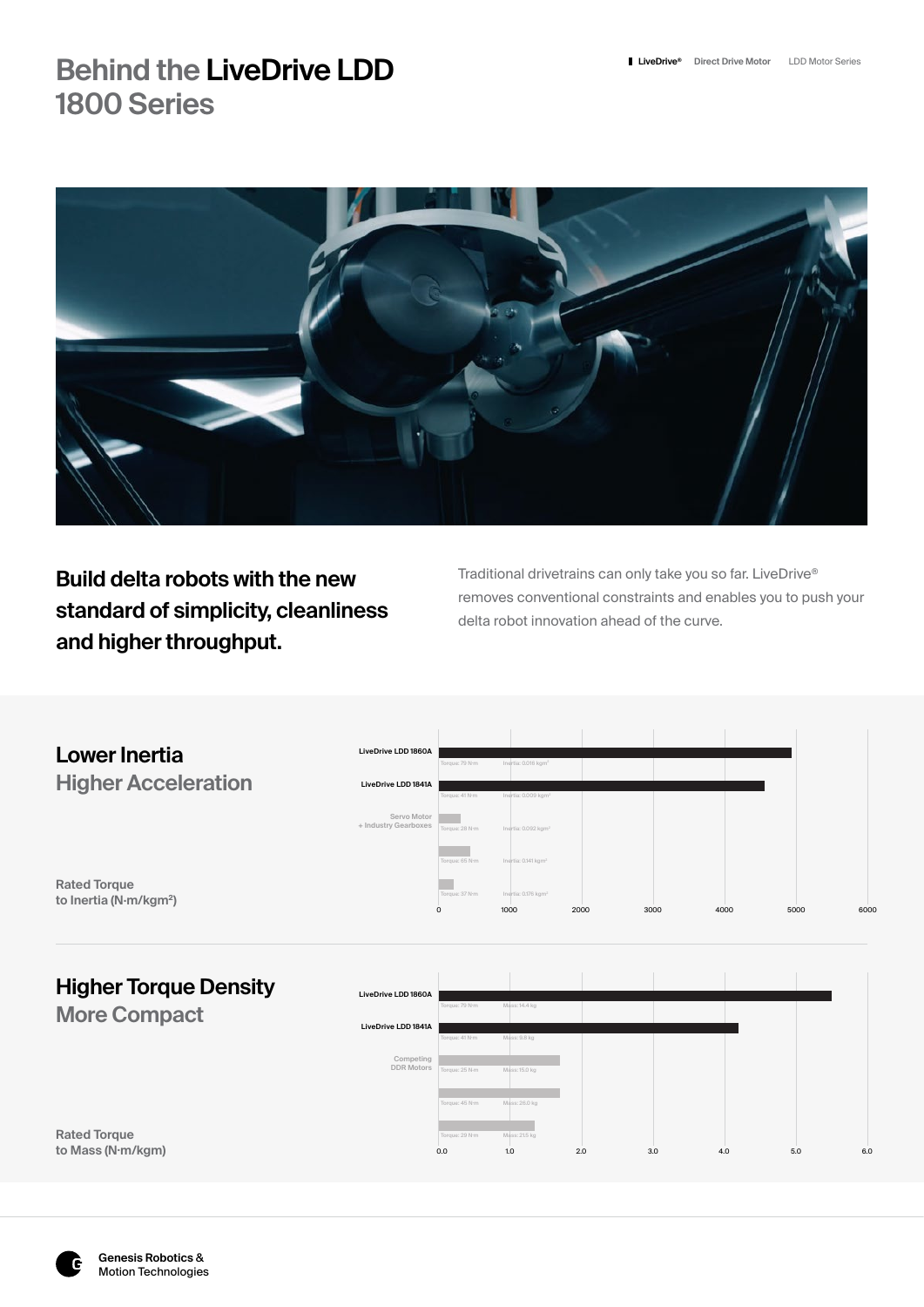# **Applications**





## **Delta Robots**

The world's first and only direct drive motor designed for delta robots. LiveDrive® LDD is redefining the standard for throughput, cleanliness, simplicity, and productivity.

## **Precision Indexing**

Simplify, increase precision, and reduce the footprint of indexing drivetrains by eliminating common inline or right-angle gearboxes. Suitable for high precision and fast cycle times.



## **Machine Automation**

Eliminate gear backlash, lubrication and maintenance for in-process positioning equipment. Clean, precise, maintenance-free positioning.



## **Customized LiveDrive®**

Have another application for LiveDrive®? Tell us your requirements and our engineers can work with you to configure LiveDrive® for your needs.

#### **Industries**





**Food**  $(\overline{\text{a}})$  Pharmaceutical  $(\overline{\text{c}})$  Electronics  $(\widehat{\text{b}})$  Consumer Packaged Goods



**Custom Solutions**